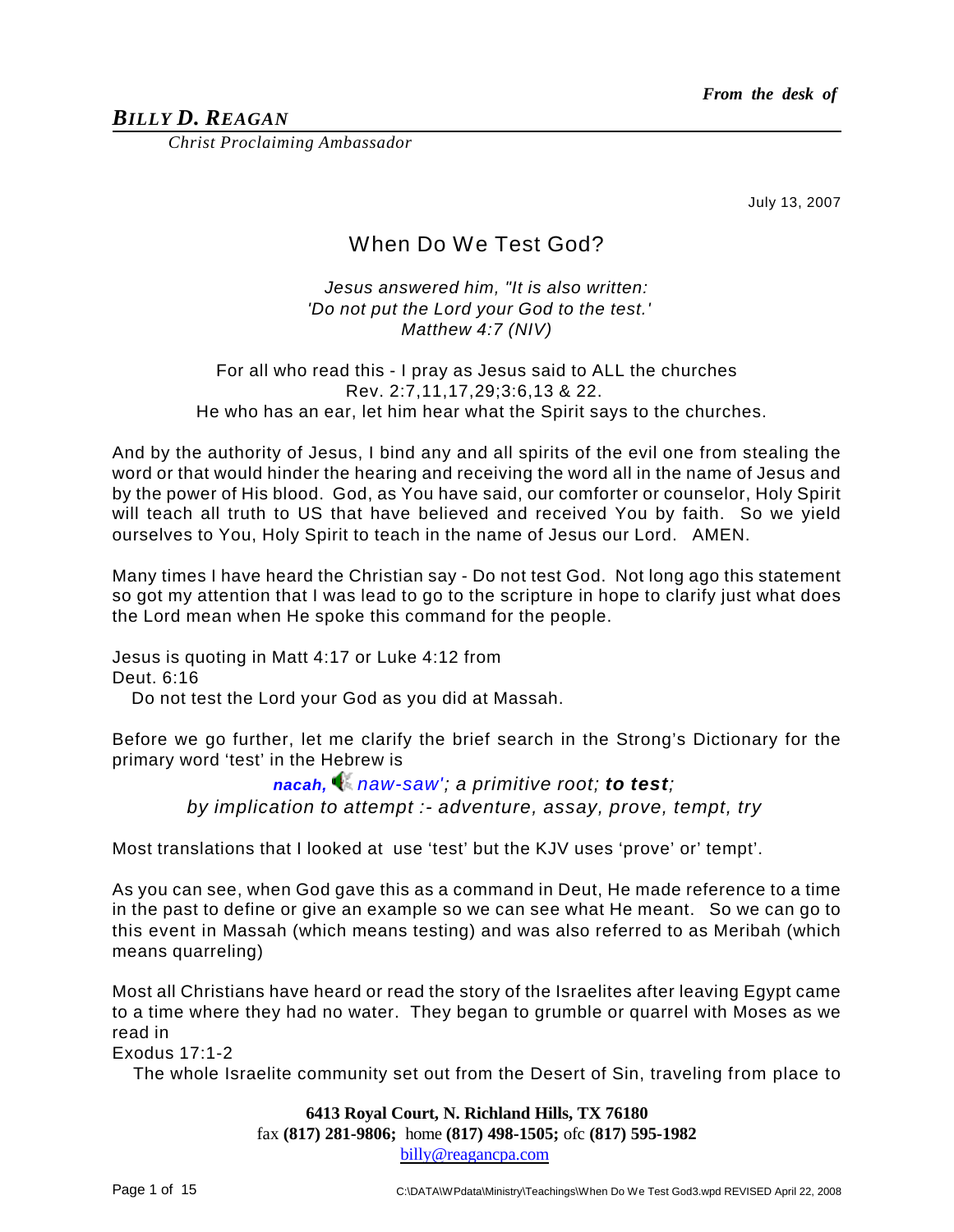place as the Lord commanded. They camped at Rephidim, but there was no water for the people to drink. [2] So they quarreled with Moses and said, "Give us water to drink." Moses replied, "Why do you quarrel with me? Why do you put the Lord to the test?"

You can see that Moses was put out with the people because they were complaining to Moses. Interesting what Moses said here "Why do you put the Lord to the test". WHAT? They had no water. It is estimated since there were about 600,000 men there would be two or three million people and their livestock, another 2 million animals. They were in need of water. SO - how is this a testing of God?

## Exodus 17:3-5

But the people were thirsty for water there, and they grumbled against Moses. They said, "Why did you bring us up out of Egypt to make us and our children and livestock die of thirst?"

[4] Then Moses cried out to the Lord, "What am I to do with these people? They are almost ready to stone me."

[5] The Lord answered Moses, "Walk on ahead of the people. Take with you some of the elders of Israel and take in your hand the staff with which you struck the Nile, and go.

Moses then in his faith and position with God, cried out to Him. God was once again faithful to His desire and plan for Israel not to harm them.

## As written in

Jeremiah 29:11-13

For I know the plans I have for you," declares the Lord, "plans to prosper you and not to harm you, plans to give you hope and a future. [12] **Then** you **will call upon** me and **come and pray** to me, and I will listen to you. [13] You will seek me and find me when you seek me with all your heart.

God gave Moses the instructions and Moses obeyed and did it with faith. Moses believed what God said. He did not question if God would do what He said and definitely he did not say BUT GOD. Then God said to Moses that He was with him, standing before Moses.

## Exodus 17:6

I will stand there before you by the rock at Horeb. Strike the rock, and water will come out of it for the people to drink." So Moses did this in the sight of the elders of Israel.

Praise God. As I read I became repentant and praised God for His faithfulness. His love. His good which is His desire for us all. But look how the people responded EVERY time a hardship came after the great miracles God continuously showed them. They could not remember their position and deliverance in the road behind them. Their tracks where still in the sand one might say, and yet could not recall the amazing daily event of Manna for food, the cloud by day to cool and guide, the fire by night to warm and guide. Then there was the quail beyond their own imagination and what about the destroyed army, the walls of water and dry ground of the sea, the gold and silver in their hands, the first born still alive, and before these were the other 9 great deliverance from the pestilence and misfortune that came on the Egyptians who would not believe that the one true God is the great 'I AM'. Why? Why did God do these things? So that they would know He is their God and He 'is' with them.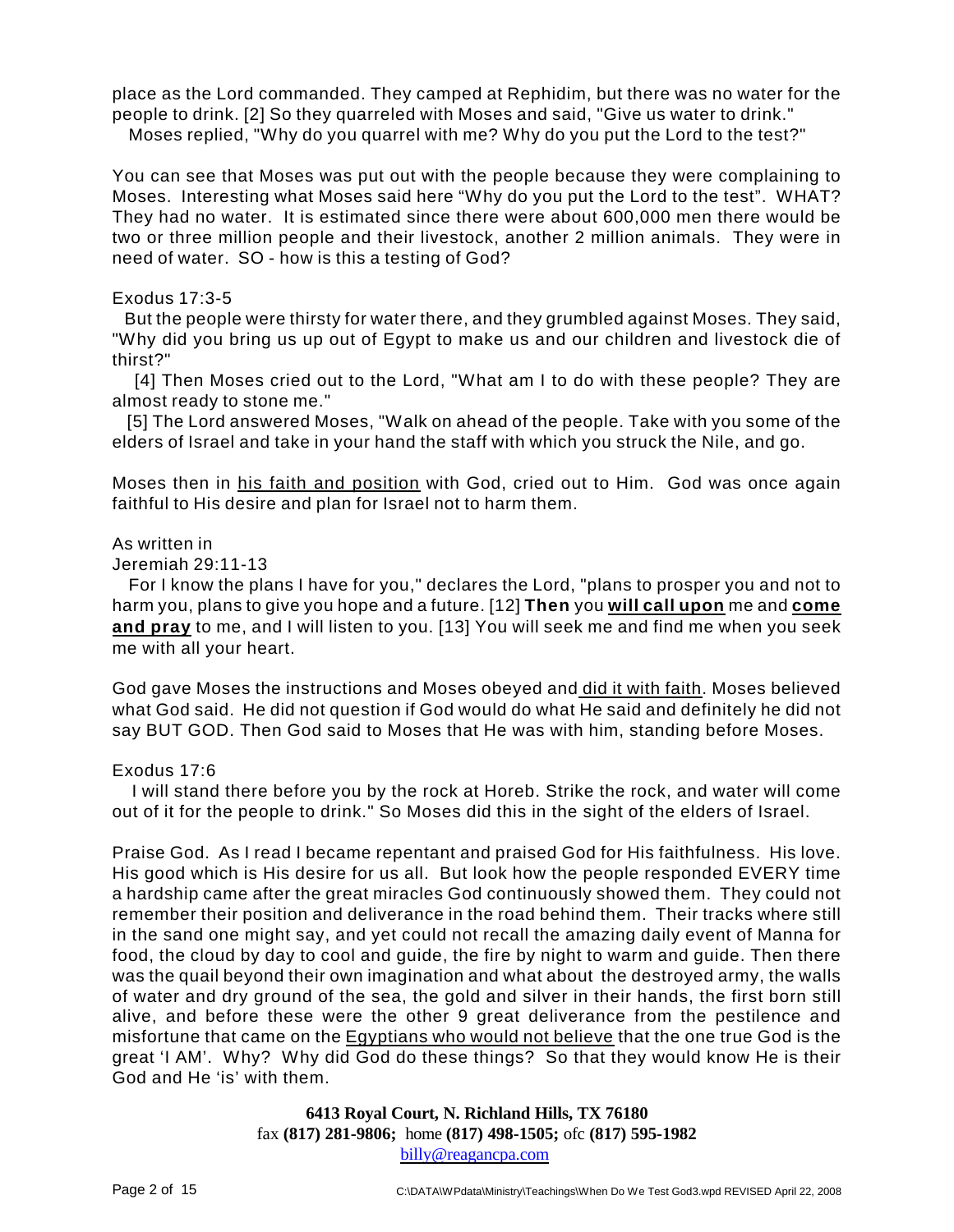God is faithful and He has a plan not to harm us. The results we receive are very much based on the simple fact, "Do we believe He is faithful to what He has said?". Do we **trust** Him and believe He will do as He promised and that He has not forsaken us even in our trials and hardships?

Here is a real thought to ponder. What if Moses would not have obeyed in faith. What if even though he did not grumble as the people did but reasoned or questioned about 'the rock?". Maybe asking how can a rock give water? We need water and unless God brings us to water we will surely die in the dry place. This reasoning would have been saying "I do not believe what God has said". It would possibly have resulted in near total death of all Israel and another 400 years to build the nation up again just as it was in the time of Joseph. Let us return to see what next occurred. Notice that Moses was needing water too. He knew God would provide. My guess would be, Moses had already come to God and asked for water. So his action of faith was trusting God as he waited in his thirst. Then his actions changed once God gave him a command, he obeyed with no doubt.

As verse 6 said "Moses did this before the elders of Israel". Moses named this place Massah and Meribah. This was done to remind the Israelites this is where they quarreled and tested the Lord.

Now with great awe and questions and excitement I read verse 7. Here you will see that God gives us a great revelation to Himself and what we do and say. Mercy sakes - What a God we serve. Now let us read -

## Exodus 17:7

And he called the place Massah and Meribah because the Israelites quarreled and because they tested the Lord saying, "Is the Lord among us or not?"

WOW - I thought this was about water. The thirst that the people were struggling and suffering with. Their reasoning of their mind and the cry of their body caused a reaction not of faith to trust and obey. Look what God shows them and us for today. This was not about water. It was the heart of the people. It was the question of faith. Do they believe the good that God had for them or only believe what they saw and felt. Notice what God said about the people's heart.

# **"Is the Lord among us or not?"**

STOP. Ponder this for a moment. "Is the Lord among us or not?"

In doing so I have hope to bring forth revelation and truth that this will release powerful deliverance for life abundant for our souls (mind, will and emotions) and our bodies even in the momentary hardship or trial we may be in or may enter in the days ahead. (particularly the days of the end times that I believe we are in). And to hopefully bring my thinking and faith to another level as I hope the same for every reader of this teaching. I want to expel and destroy any limitation we might have put on God because of our hearts. The scripture says the heart reflects who we really are (Matt 12:34b). Just as it did with the people.

The water seemed to be the issue but the question that the heart of the people was - "Is the Lord among us or not?". This is a question of UNBELIEF. They reasoned in their mind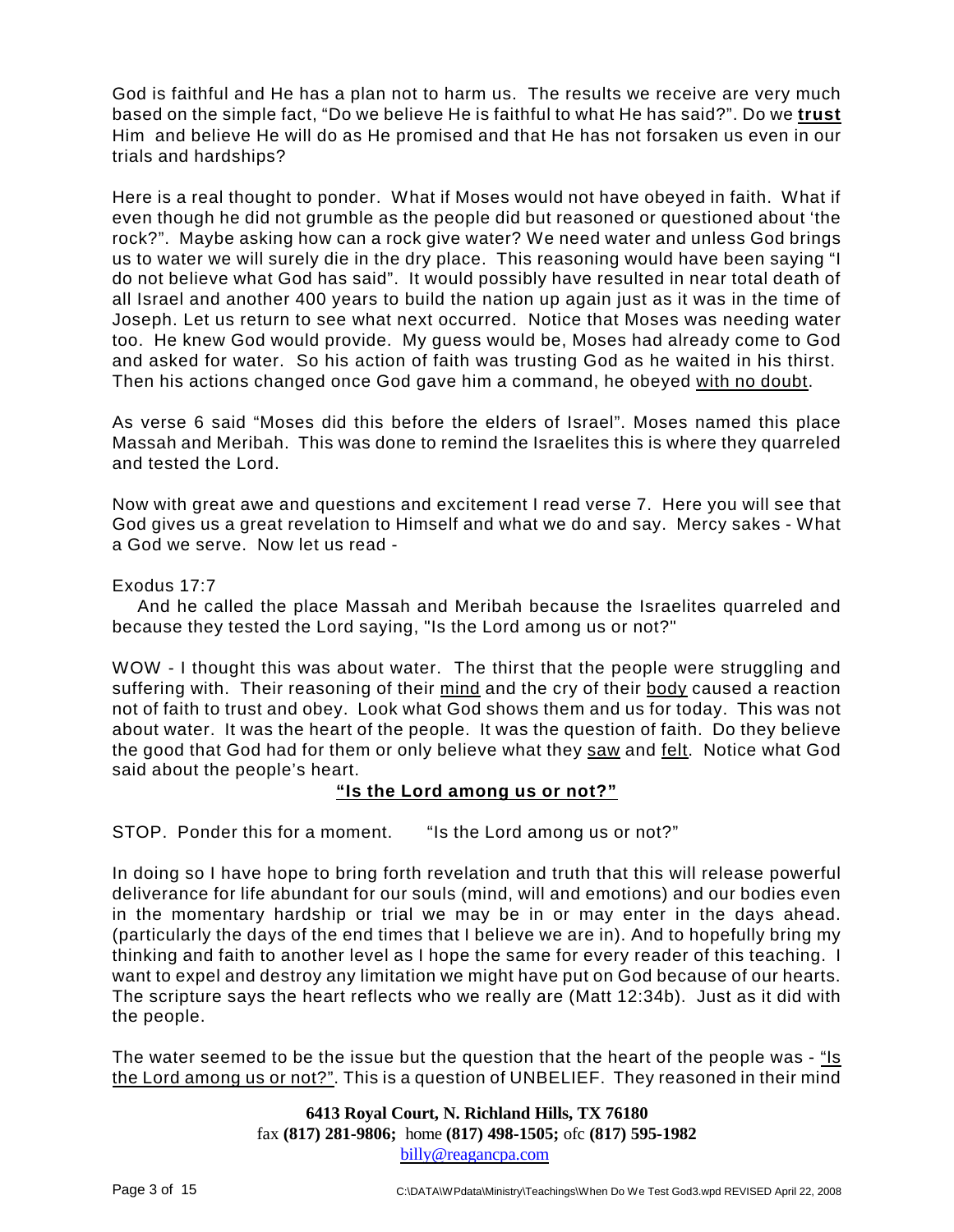that since they did not have water and it seem to be getting to a critical state, their bodies (the carnal flesh, what they saw in the natural) craved water and that God had gone home and was not with them. So they grumbled and did not believe. Here they let their mind (soul) and body, their flesh rule and not their faith. God was wanting them to do as Jer 29:12 In His plan to do good but they had to do as it says - **come - call - pray and God would listen**. They needed **to trust** what God had said. They needed to persevere in their faith (Isa 7:9). What part of God's will would they ask of God? Would it not be to merely agree that God 'is' and believe what He had said. But they did not and they so quickly forgot what God had done and was focused on what He had not done. Such a travesty for us today too. Focus on Jesus not on the hardship since this can cause us to be offended by God. Jesus said

Matthew 11:6 (KJV)

And blessed is he, whosoever shall not be offended in me.

Matthew 11:6 (NIV)

Blessed is the man who does not fall away on account of me."

If you look at the passage from which this verse comes you see it is when John the Baptist sent his men to ask Jesus if He was the Christ. WHAT? John the Baptist, the greatest of ALL the prophets. John was questioning Immanuel, God with us (Matt 1:23, Isa 7:14). This question is the same that we see was asked by the Israelites in the wilderness.

# **"Is the Lord among us or not?"**

But God, Jesus, did not rebuke John but only said something to remind him of the Word so John would remember and recall that these events spoken of in Isaiah about the Christ were the things that are happening now. REMEMBER as we - come - call - pray and God will listen. Here is an unanswered question as we see God's sovereignty at work. Why did John have to die. 1.) Was it in his unbelief like the Israelites who died in the wilderness?

Hebrews 3:19

So we see that they were not able to enter, because of their unbelief.

2.) Or was it because John's work was complete? If because of unbelief then we know not the work John would have continued in but if the later then the Sovereignty prevailed without telling us. What we must ask, "if I am asking God - is it in a wrong way? Am I really revealing my heart of my belief or unbelief? - **"Is the Lord among us or not?"** When we pray are we praying as Jesus did - never doubting:

As we find in the story of the resurrecting power of Lazarus by the faith of Jesus in the Father -

## John 11:41-42

So they took away the stone. Then Jesus looked up and said, "Father, I thank you that you have heard me. [42] **I knew that you always hear me**, but I said this for the benefit of the people standing here, **that they may believe that you sent me."** 

Jesus came and will come the second time for those who will believe ! ! !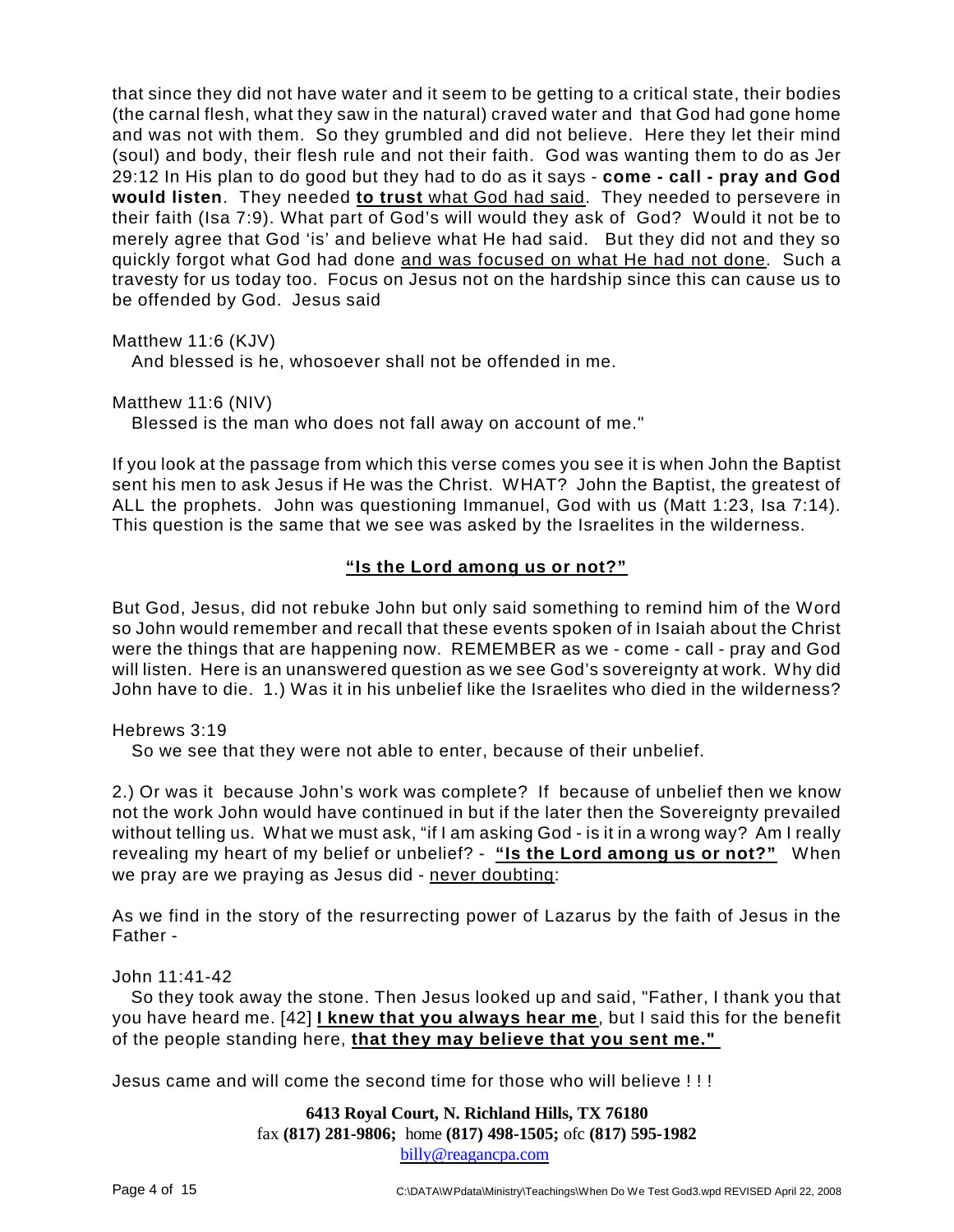John 10:10b (NIV)

....I have come that they may have life, and have it to the full.

John 10:10b (KJV)

...I am come that they might have **life**, and that they might **have it more abundantly**.

Notice from the KJV 'they might have'. Just a thought 'might'? What is the variable here? And along the same line of this question is found in the words 'to become' as seen next-John 1:12 (KJV)

But as many as received him, to them gave he **power to become** the sons of God, even to them that believe on his name:

John 1:12 (NIV)

Yet to all who received him, to those who believed in his name, he gave **the right to become** children of God–

Sons of God ... abundant life...are they found only in 'the faith' of Jesus or does it really enter into believing the Word of God with what James says - faith without works is dead. What is the works?

John 6:29

Jesus answered, "The work of God is this: to believe in the one he has sent."

I know you may think I am running in circles but you must see this simple answer to the question - When do we test God? Some say they have faith but really it is only the knowledge about Jesus, held in their soul - the mind and not true believing in Jesus from the heart. This is a frightening thing. Read Matt 7:13-14;21-23.

So I continue with what the Word says. We must agree with God with the spoken AMEN. This is to say Yes when we agree. Ffirst that He is among us and then agree yes to His plan for abundant life as revealed in the His Word, in Jesus the Savior. We must believe he exists and believe He rewards us (Heb 11:6). How? By our confession and by Coming to Him -Call upon Him - Asking Him in our time of need - BELIEVING HIM WITH OUR WORKS OF THE AMEN AS WE DECLARE HIS WORD AND PROMISES BACK TO HIM BOLDLY IN THANKSGIVING EXPECTING ALL THAT HE HAS PROMISED. **This can not be wavering based on our circumstances, hardships, or even the delay of God's response or by the reasoning of the mind of man. What we must do is stand and stand firm (Isa 7:9b, Eph 6:13-14, James 1:2-4). KNOWING by faith, believing that we will not starve of thirst (John 7:37-38) for the soul or for the body (Matt 6:25,33).**

We read in the Psalms a review of the Israelites and their sinful unbelief.

| Psalm 78:37-43                               |
|----------------------------------------------|
| their hearts were not loyal to him,          |
| they were not faithful to his covenant.      |
| [38] Yet he was merciful;                    |
| he forgave their iniquities                  |
| and did not destroy them.                    |
| Time after time he restrained his anger      |
| and did not stir up his full wrath.          |
| [39] He remembered that they were but flesh, |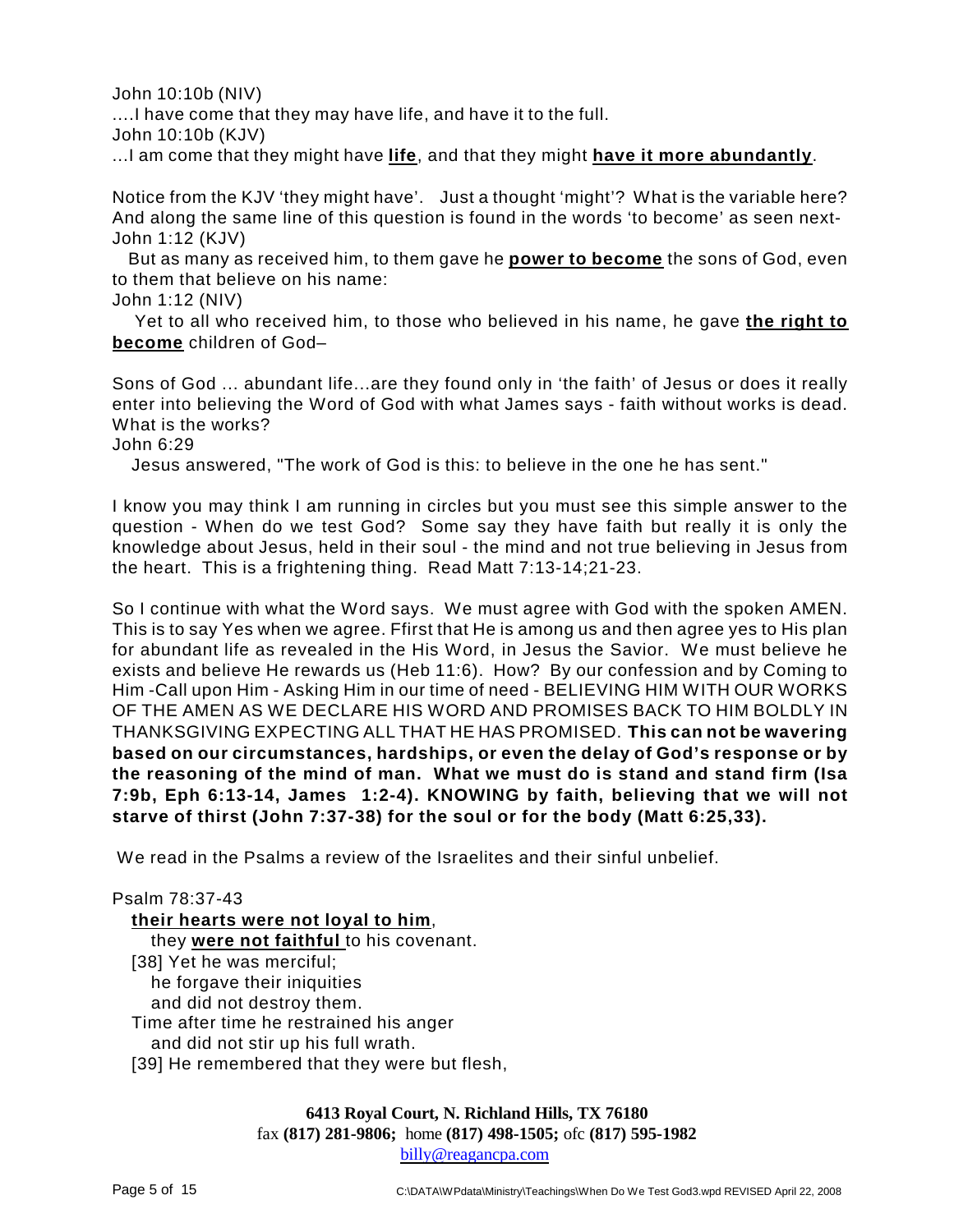a passing breeze that does not return.

- [40] How often **they rebelled against him in the desert** and grieved him in the wasteland!
- [41] Again and again they **put God to the test**; they vexed the Holy One of Israel.
- [42] **They did not remember his power** the day he redeemed them from the oppressor,
- [43] the day he displayed his miraculous signs in Egypt,
	- his wonders in the region of Zoan.

We can see Gods heart break and His long suffering again in this passage when the people did the same thing over and over. Read Numbers 14:1-11 and hear God's response in verse 11-

Numbers 14:11

The Lord said to Moses, "How long will these people treat me with **contempt?** How long will **they refuse to believe in me**, in spite of all the miraculous signs I have performed among them?

Contempt or scorn. Meaning they put absolutely no value or trust in God's word... LOOK OUT - for God's wrath is righteous and His anger pure. God does not change (Mal 3:6).

Numbers 14:12

I will strike them down with a plague and destroy them, but I will make you [Moses] into a nation greater and stronger than they."

But Moses interceded for them and God forgave them (v20) and nevertheless... verse 21 says...

## Numbers 14:20-23

The Lord replied, "I have forgiven them, as you asked. [21] Nevertheless, as surely as I live and as surely as the glory of the Lord fills the whole earth, [22] not one of the men who saw my glory and the miraculous signs I performed in Egypt and in the desert but who **disobeyed me and tested me ten times**-- [23] not one of them will ever see the land I promised on oath to their forefathers. **No one** who has treated me with **contempt** will ever see it.

CAUTION: God said the men tested Him by their unbelief it was contemptuous. Do not anger God by being contemptuous about His Word. (If you ever have time do a study on contempt or scorn, scornful to see that God hates this attitude.)

Some say - do not be presumptuous with God. Can one be presumptuous when they stand on and believe what God has already declared. Or maybe those that are believing God's word with their bold 'yes' and 'amen' and 'asking' only exposes or reveals the contempt and unbelief of the one who says that this type of boldness and confidence is presuming on God. Is it not in fact the one who is testing God with contempt and unbelief calling this boldness presumptuous... Recall the story of the spies and the two (Joshua and Caleb) that boldly said let us take the land (repeating & believing God) did not die in the wilderness but did enter the land.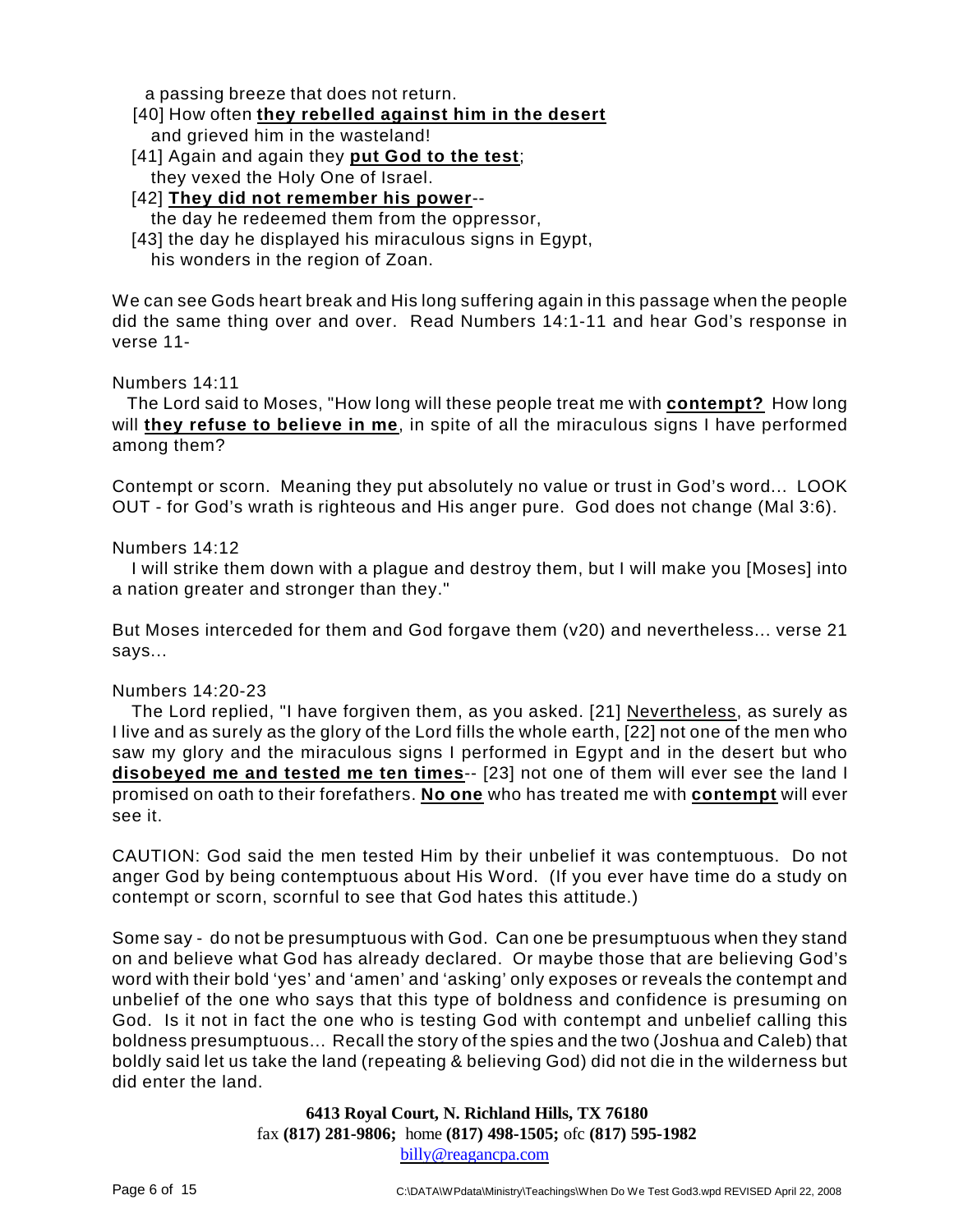Notice the indignation of Jesus when there was unbelief in his apostles.

Matthew 17:17-18

"O unbelieving and perverse generation," Jesus replied, "how long shall I stay with you? How long shall I put up with you? Bring the boy here to me." [18] Jesus rebuked the demon, and it came out of the boy, and he was healed from that moment.

Jesus previously had commanded them to go and preach, cast out demons, and heal the sick. They, for what ever reason, did not believe in the event of the demonized boy and therefore did not OBEY nor BELIEVE God. Here I think that even the elite 12 where testing God. Yet Jesus again with great patience and love gave them a very simple and direct instructions by showing what one can do when they believe and ACT on it.

Notice even though the unbelief was there they did the right and pleasing thing. They came to Jesus (God). As we should and as the Israelites should have done. They were seeking the truth. Jesus is truth, the word, God. (John 1:1, 17:17)

## Matthew 17:20

He replied, "Because you have so little faith. I tell you the truth, if you have faith as small as a mustard seed, **you can say** to this mountain, 'Move from here to there' and it will move. **Nothing will be impossible for you**."

He said the smallest of faith when mixed with your action -'you can say', then nothing is impossible for you. The 'you' is you and me, when we believe and speak with no doubt. In Jesus said in Mark 11:21 - "Have faith in God!"

There is some 'how to' shown in the verse 21 that is found in the KJV. Matthew 17:21

However, this kind does not go out except by prayer and fasting."

Notice this whole passage is about unbelief (not the power of the demon) ! Therefore this kind of unbelief does not go out unless you spend regular time in prayer and fasting with our God (you come, you ask, you abide in Him (John 15:7) and His Word is in you). Unless we build a relationship through prayer we do fall into the sin of unbelief. Allowing the power of the Holy Spirit to strengthen us and so we know He is with us. HE is standing before us. As we declare His promises, His Word, His LOVE for us. He will never forsake us nor leave us, as we are blessed and should be confident that He hears our prayers and will do as we ask. JUST do not doubt in your heart asking **"Is the Lord among us or not?"**

# 1 John 3:21-23

Dear friends, if our hearts do not condemn us, we have confidence before God [22] and **receive from him anything we ask**, because **we obey his commands** and *do what pleases him*. [23] **And this is his command: to believe in the name of his Son, Jesus Christ**, and to love one another as he commanded us.

What pleases God. YOU KNOW. Faith! (Heb 11:6) The noun but the action is to believe with our heart and our mouth. Roman 10:10.

Romans 10:10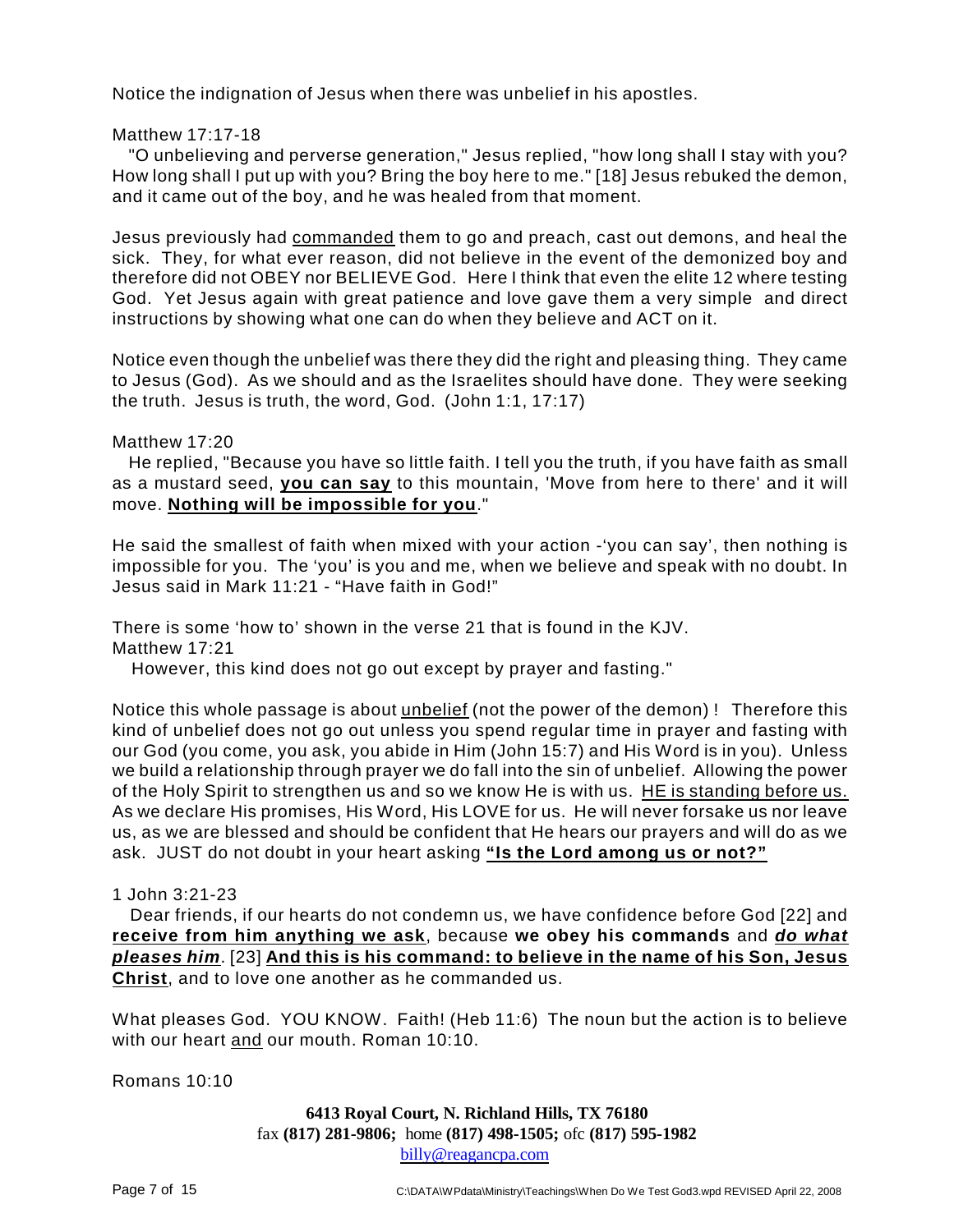For it is with your heart that you believe and are justified, and it is with your mouth that you confess and are saved.

Let us look back now at a verse from Psalm 78 above. In verse 41 we see their hearts tested God which in turn vexed or limited God or holds back the hand of God. This is an interesting fact that many Christian would argue and reject and give a number of 'buts' and their explanations. The testing by the people vexed or limited God. WHAT? The Holy One, the Great I AM, the totally sovereign God (Elohim) can be vexed or limited by mere man.

Psalm 78:41 (NIV)

Again and again **they put God to the test**;

**they vexed** the Holy One of Israel.

This test, as we have seen - "Is God really amongst us (or with you or me)?

Here in verse 41 we find this word 'vexed' which may not be clear so let us look at a few other translations:

Psalm 78:41 (KJV)

Yea, they turned back and tempted God, and **limited** the Holy One of Israel.

Psalm 78:41 (AMP)

And time and again they turned back and tempted God, **provoking** and incensing the Holy One of Israel.

Psalm 78:41 (NAS)

And again and again they tempted God, And **pained** the Holy One of Israel.

Psalm 78:41 (NRS)

They tested God again and again, and **provoked** the Holy One of Israel.

Please note that his Hebrew word (H8428) for vexed or limited is only found in this one scripture in all the bible. In its translation it is then subject to some variations of English words and is different. Based on the various words used it seems to give us two different directions to go. But it also shows God's response to the testing of God by the people.

I prefer the KJV that says God was limited. Even in God's sovereignty we limit Him to the extent of our faith, what we believe. So here is a question. If the people would have not rebelled but continued to remember and believe that God was still with them and would have believed and knew they would not die of thirst, what deliverance or mighty power would have been released for them from God as they thanked Him and asked for water, trusting knowing that it would be so? We can not really know since that was not the case. We can say God would have given water. A fact. Because He did just that even in their sin and because God is longsuffering and He was with them. It was only how and when.

There is another outcome that could have been. God could have divinely allowed them to live without water or food for a season. Just as their feet did not swell or their shoes wear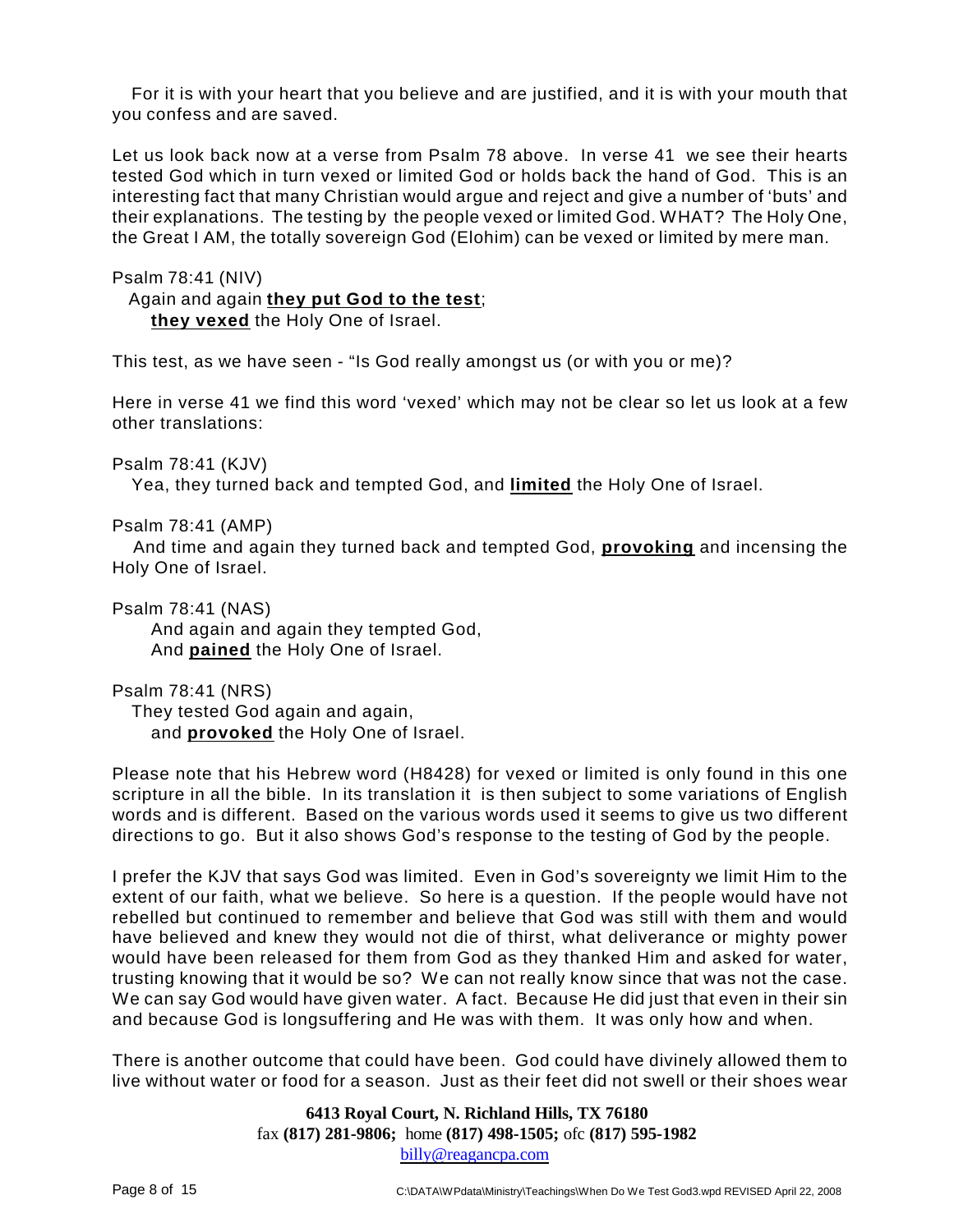out for forty years. A real wild thought for sure. Maybe not for the full 40 years but for a season to again to show and test them into a maturity they had not yet experienced in the power of God. Just as Jesus proclaimed to those who knew and could quote the scripture- "you error because you do not know scripture (His Word) nor **the power of God.**"

If they would have stayed in faith **knowing** the Great I AM would deliver them, they may have not had to get thirsty in the first place. There might have been a beautiful stream of water in the middle of the desert. It might have been just as it happened - "Moses strikes the rock so the people will have water", but just earlier before the great thirst and fear came over them. (Hhhmm - fear of what - the fear of judgement or death, another interesting teaching).

Or as James says - the perseverance in the hardship brings maturity not lacking in anything if you endure without doubt or wavering. So the event of the delay for water would have been void of God's anger because the people would not have been in unbelief or rebellion and this would have resulted in growth and maturity and for sure seen blessings. My guess is they would have been more likely ready to enter the promise land and not failed because of unbelief. *Where are you today in your hardships and trials?*

I choose the KJV and support the word 'limited' with this testimony from the scripture. I will build upon the point I want to make later (p13) from **Matt 13:58** and **Mark 6:5**.

Although God, Elohim, (In the beginning Elohim created) the high and lofty one, the great 'I AM' is all sovereign and fully in charge and owns everything, we find this verse

Psalm 115:15-16 May you be blessed by the Lord, the Maker of heaven and earth.

[16] The highest heavens belong to the Lord, **but the earth he has given to man**.

As He wants to bless us and since God has given us the earth and we have it as our home, one might say. Now the earth is really no different from the very house or apartment we live in. It is our domain, our kingdom. It is by our choice of invitation that we invite visitors. And in most cases our guests are limited by the freedom we give to them to do what they want or what we ask of them. NOW stop and think about this. Our domain is ours to rule and control.

## Genesis 1:28 (NIV)

God blessed them and said to them, "Be fruitful and increase in number; fill the earth and subdue it. **Rule over** the fish of the sea and the birds of the air and over every living creature that moves on the ground."

## Genesis 1:28 (KJV)

And God blessed them, and God said unto them, Be fruitful, and multiply, and replenish the earth, and subdue it: and have **dominion over** the fish of the sea, and over the fowl of the air, and over every living thing that moveth upon the earth.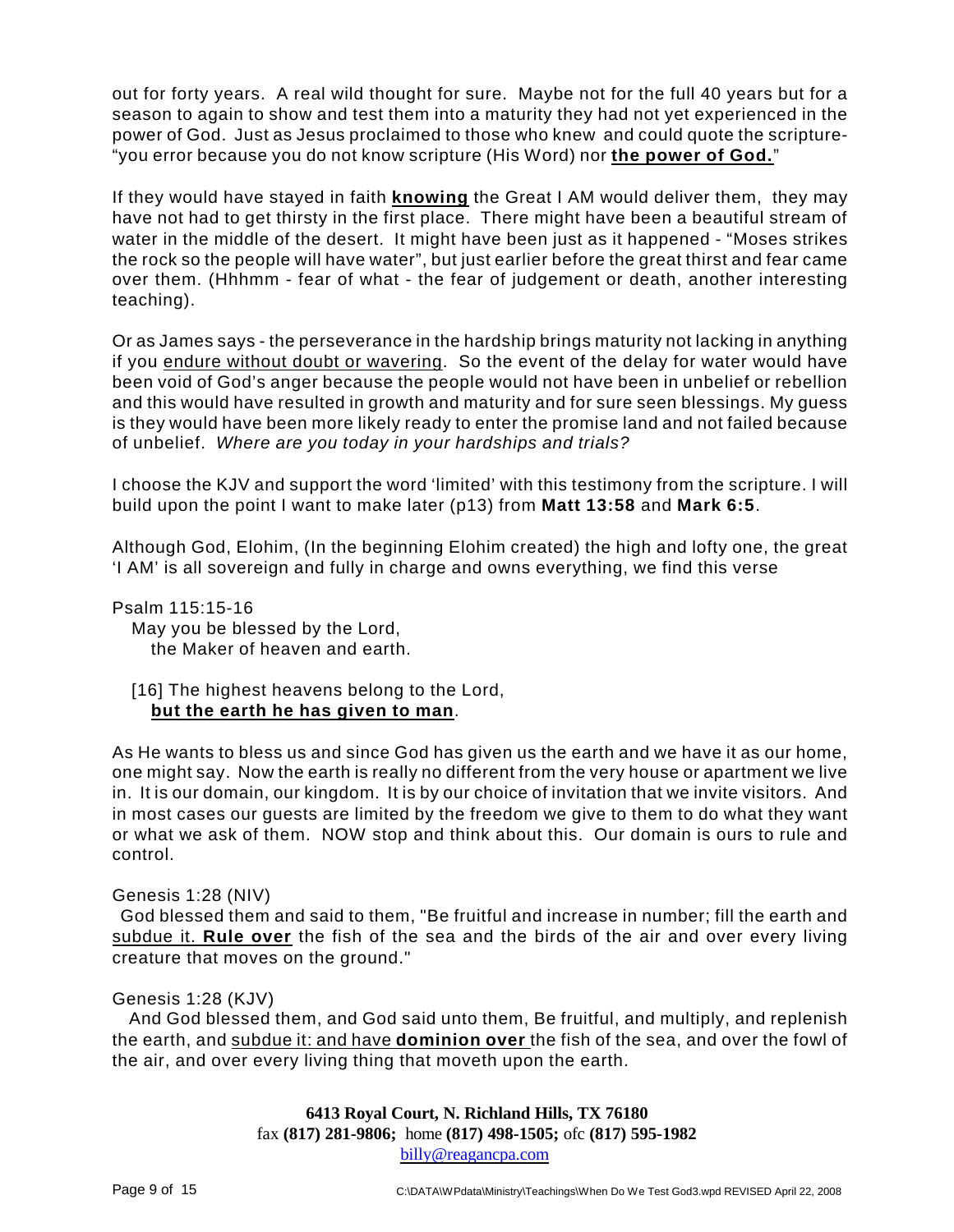There is so so so much here that I could expound on but it is too much for the scope of this teaching. I will try and reflect it with a simple concept found in scripture that I just recently heard that is found in the names of God from the order they appear in the scripture. The names are an example of the God that owns everything but is an intimate God and not intrusive. As the name changes you can see how it reflects the character of God in His dealings with man, who he loves. (John 3:16)

Beginning with **Elohim** with all power created heaven and earth by merely speaking. Then there were the progressive revelation of God to man in the following names...**Adonai, Jehovah** (and all its variations), **Immanuel, Savior, Holy Spirit** then finally **ABBA.**

Now we can Pray Daddy to the High and Lofty one, Elohim and at the same time He is our Savior and He lives in us, Holy Spirit, powerful and intimate. We see this so clearly in the parable of the **prodigal son**. The Father of two sons.

Seldom is the truth of the oldest son seen. Why is this? Maybe it is because of the assumption that Christians should understand who they are as sons of God. There are two sons. Which is the parable about? The oldest, the one in the Kingdom of the Father while the other is the lost one outside and returns or is brought in when he see his own desperate state. We get focused on the gospel of salvation and miss that most of what Jesus spoke about and **commanded** us to preach was to "Preach the Kingdom of God". He told Peter and the apostles that He gives us the keys to the kingdom of God. Keys is plural. One and most important key is the Key to the front door which is the rebirth of our spirit so that we can enter this marvelous Kingdom of God that has come to earth through the intimacy of a loving God (Immanuel, Abba, Holy Spirit). But the Kingdom of God is much more than just the first step of the reconciliation to God, but all the rights and privilege as sons of God, joint heirs with Jesus and God as our Father, Daddy. There are as many scriptures in this parable given to the older son as to the younger son. WHY? Kingdom life - God with us.

The first (oldest) son was a man that was with the father in his father estate and as the word says, joint heirs with his father. Yet why didn't this son live as such in his father's kingdom?

Luke 15:31

" 'My son,' the father said, 'you are always with me, and **everything I have is yours**.

Did the father say or does it seem he even implies that the oldest would be testing him or be presumptuous if the older son would have exercised his rights by acting on them. If he would have taken a goat and had a party with his friends would this have been presumptuous?. NO! Neither does our Father in heaven. Nor would the oldest have been testing the father in his position to boldly take a goat!

Again, why do you think that the older son did not seem to know this or live in this truth? I could speculate and put some subjective reason, but instead I will apply other scripture to see God's point of view as it is revealed by the Word of God. Because the older son seemed to be living less the abundant life now, there are these scriptures for us that **are** sons of God. Notice the 'US' or 'OUR' and the 'YOU' in these next two verses.

2 Peter 1:3-4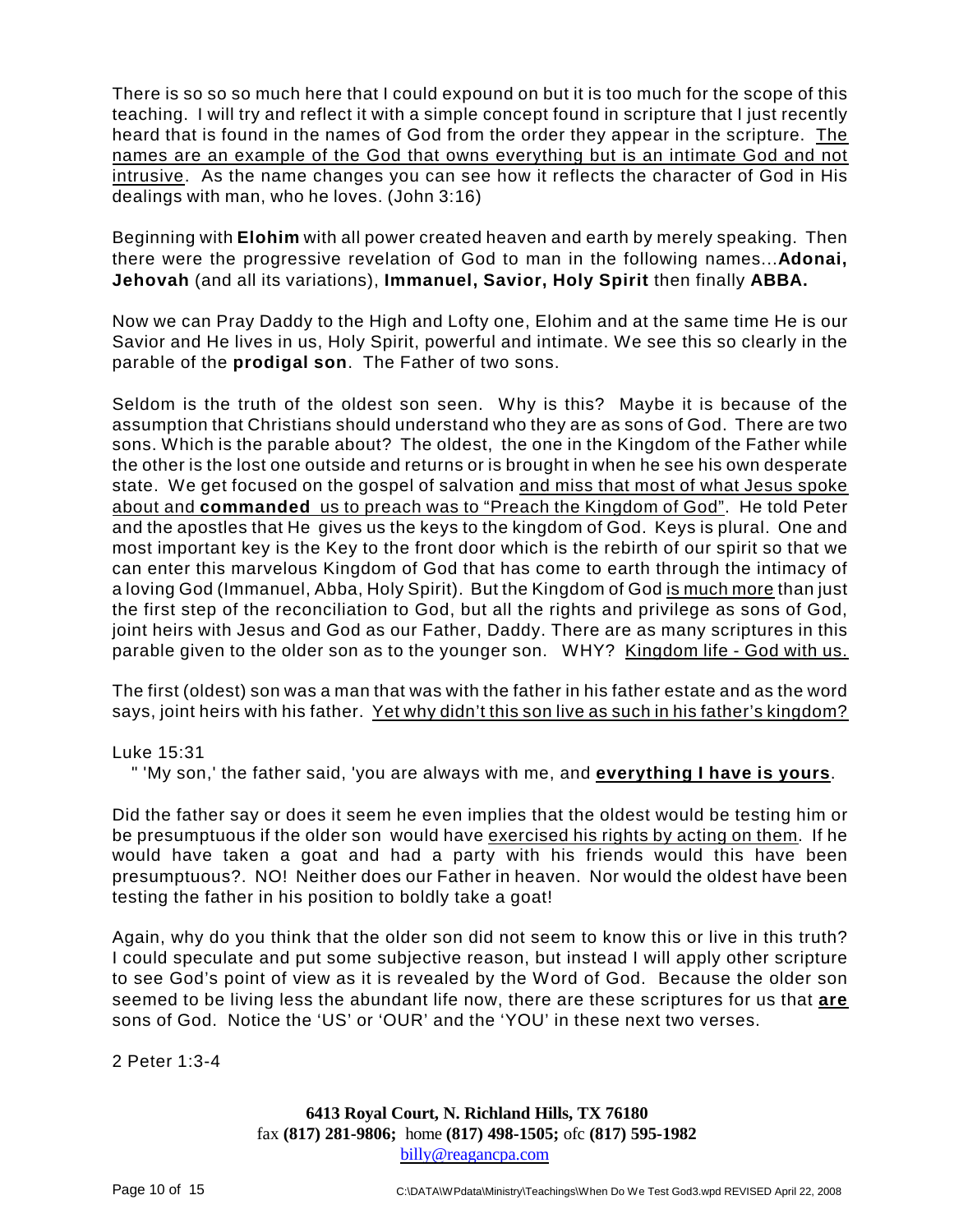His divine power has **given** *us* **everything** *we* **need for life** and godliness **through** *our* **knowledge of him** who called us by his own **glory and goodness**. [4] Through these he has given us his very great and precious promises, so that through them *you* may **participate** in the divine nature and escape the corruption in the world caused by evil desires.

Then we see that Jesus said He was the gate through which whoever enters will be saved and **will come and go and find pasture.**

## John 10:7-10

Therefore Jesus said again, "I tell you the truth, I am the gate for the sheep. [8] All who ever came before me were thieves and robbers, but the sheep did not listen to them. [9] I am the gate; whoever enters through me will be saved. He will come in and go out, and find pasture. [10] The thief comes only to steal and kill and destroy; I have come that they may have life, and have it to the full.

#### John 10:10b

I am come that they might **have life**, and that they might have it **more abundantly**.

Abundant life is found through the knowledge, **glory and goodness** of Jesus and as so has given His precious promises to us, those that will believe and act on them, not waiver or doubt and stand firm. Read the scriptures, 2 Peter 1:3-4, again to see the mighty truth for us now.

Here is a specific verse about the divine power of God's promises:

## 2 Cor. 1:20 (NIV)

For no matter how many promises God has made, they are "Yes" in Christ. And so through him [Jesus] the "Amen" is **spoken by us** to the glory of God.

#### Col. 2:9-10

For in Christ all the fullness of the Deity lives in bodily form, [10] and you have been given fullness in Christ, who is the head over every power and authority.

#### Col. 1:27

To them God has chosen to make known among the Gentiles the glorious riches of this mystery, which is Christ in you, the hope of glory.

With these scriptures we see that God wants us to have within His Kingdom a more abundant life through the knowledge of His son, Jesus, who is called the 'Word of God' (Rev 19:13). To do this God has given us His precious promises by His divine power to live accordingly.

I say all this to attempt to establish the incredible and awesome love and desired will of the Father has for us that believe. Just the oldest son could have had if he would have had understanding with faith an no doubt.

When we look back at the hearts of the Israelites when they asked -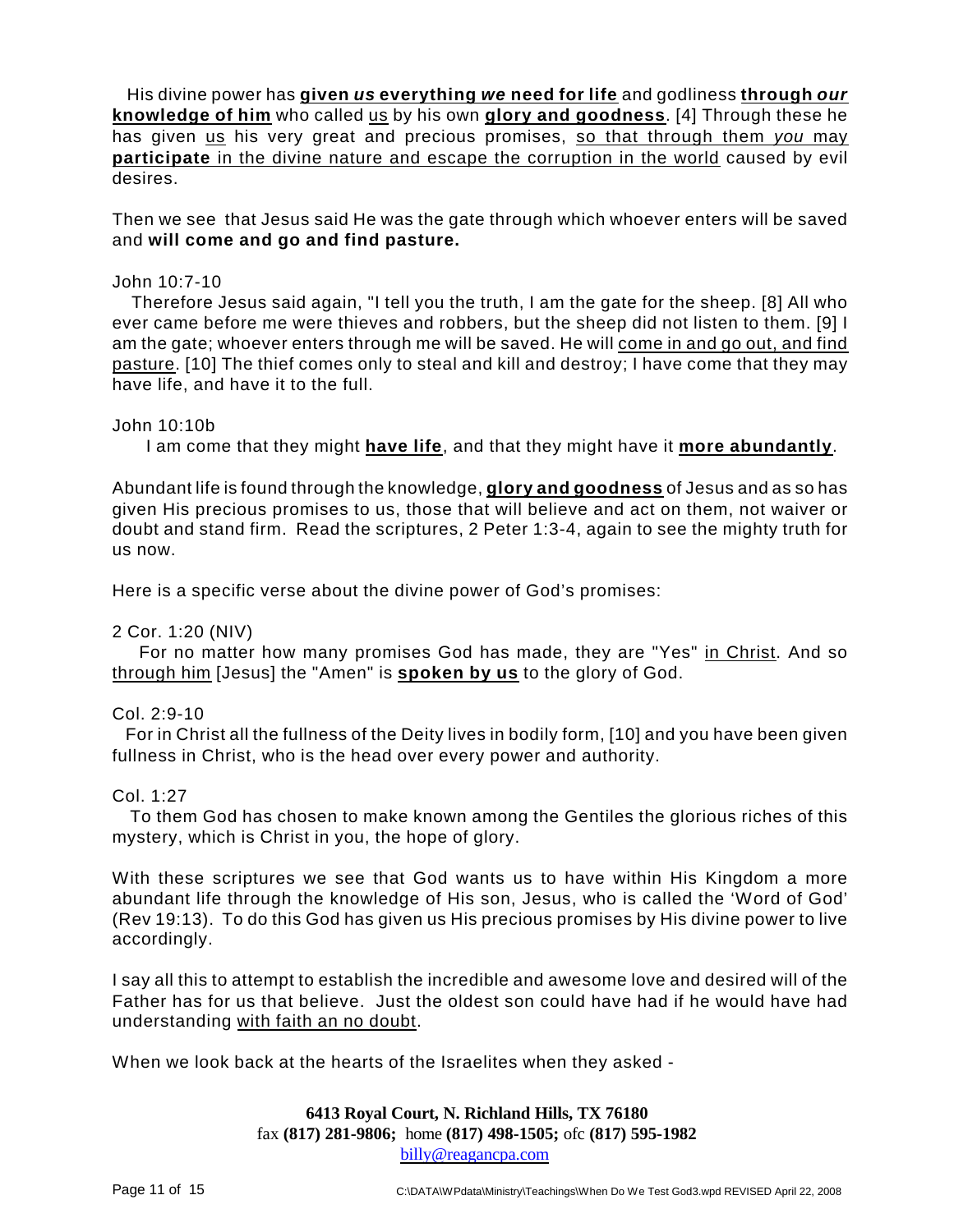# **"Is the Lord among us or not?"**

this reflects their level of faith. They did not believe God as shown by their actions and words, what they confessed (Rom 10:10)

#### So **"When do we test God?"**

It seems clear that it is when we do not believe His Word, His promises, His commands AND ACT ON THEM. To test God in the simplest form is to doubt and live in unbelief which reflects our hearts and says **"Is the Lord among us or not?"** This is the simplest of views. Yet many will argue that they believe and that God is with them and yet they will not believe what God has said as testified by their words and actions. NOR their AMEN to His promises for them personally and intimately which is for each of US.

Why was the Israelites in the desert - in the wilderness - lost and thirsty? ONE VERY DIRECT REASON.

God said go take possession - I am with you. YET THEY DID NOT GO BECAUSE OF THEIR UNBELIEF and by not acting on the God's command - "Go take..." Take what? What he had promised through His word that He gave them. Instead they received what they did confess. They died in the wilderness.

#### Hebrews 3:16-19

Who were they who heard and rebelled? Were they not all those Moses led out of Egypt? [17] And with whom was he angry for forty years? Was it not with those who sinned, whose bodies fell in the desert? [18] And to whom did God swear that they would never enter his rest if not to those who disobeyed? [19] So we see that they were not able to enter, because of their unbelief.

This is what God said - they rebelled - they sinned - they disobeyed and this is because of their UNBELIEF. Because they tested God by not believing that God WAS with them and this again was the core of their unbelief. This same attitude and heart remained with them into the wilderness and their heart was revealed when they said (Ex 17:17)

## **"Is the Lord among us or not?"**

As Psalm 78:41 says their testing, limited, vexed, provoked, incensed and pained the Holy One of Israel. This caused God to be angry.

As written earlier in Hebrews 3 that recites Psalm 95:6-11

Come, let us bow down in worship,

let us kneel before the Lord our Maker;

[7] for he is our God

and we are the people of his pasture, the flock under his care.

Today, if you hear his voice,

[8] do not harden your hearts as you did at Meribah, as you did that day at Massah in the desert,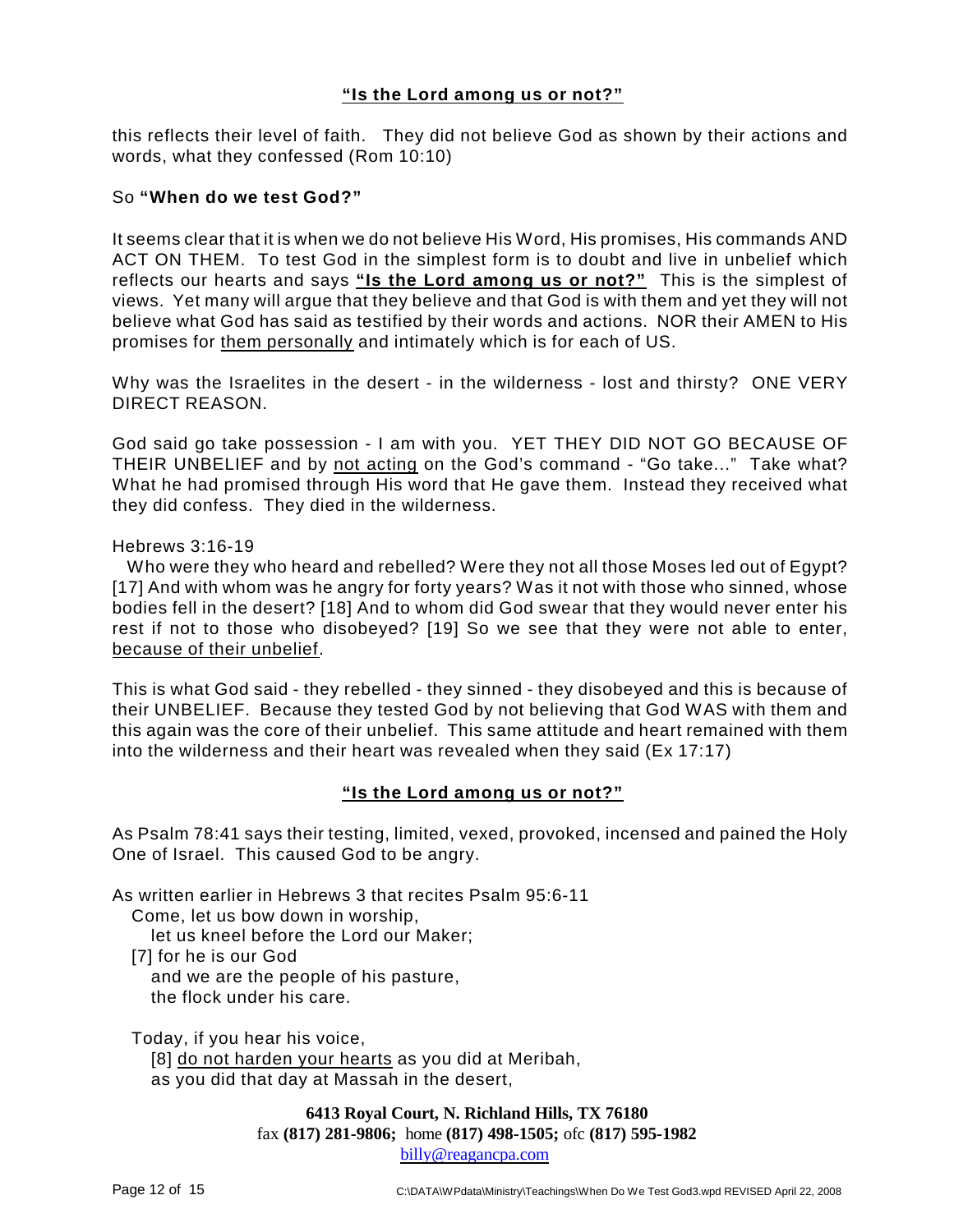- [9] where your fathers tested and tried me, though they had seen what I did.
- [10] For forty years I was angry with that generation; I said, "They are a people whose hearts go astray, and they have not known my ways."

# [11] **So I declared on oath in my anger, "They shall never enter my rest**."

As referred to a few pages back, that 'they limited the Holy One of Israel" can be seen clearly in the this verse which is also supportive of the conclusion that unbelief is how we test God. The unbelief is spoken and focused on what God has not done therefore asking -**"Is the Lord among us or not?"** Remember God said we should **confess with our mouth** by agreeing with Him about ALL His promises. How do we confess with our mouth?

First is by praying with faith. Pray believing whatever we ask for AS STATED and in ACCORDANCE to His precious promises for life and godliness. Second, while we PERSEVERE in all the hardships and trial as we **expect** by faith to receive that which we have asked and this perseverance brings maturity and readiness for the greater things God will ask of US and do for us as sons of God.

Now look at this testimony from the scripture in support of 'limited God' (see p 9) Matthew 13:58

And he did not do many miracles there because of their lack of faith.

# Mark 6:5

He could not do any miracles there, except lay his hands on a few sick people and heal them.

**Limit the Holy One of Israel.** God himself could NOT do any miracles because of the unbelief of the people. The mighty hand of the sovereign Lord was held back, restricted.

Ask yourself - is my heart hardened to His Word, the Word of God, the word that is truth?

- Do I believe not just in my talk but in my actions and reactions?
- Have I truly entered His rest? The Sabbath Rest that is mine as joint heir with Christ.
- Have I taken full advantage of the 'right to become' all that He has said?

I think not - NOT even close. Few have but most have not. If the church could get the truth not just down in their soul, (mind, emotions and will)but into their heart that they have the same position as the oldest son in the passage of the prodigal son, joint heirs with Jesus, seated in heavenly places, then from the heart would speak the truth what God's good and perfect will is (Heb 12:2) and we would then be seen by the world as blessed and highly favored.

How do we claim this and receive it? First we believe what God has said. Then we confess it with our mouth, AMEN, agree. We come, we ask, we believe because this He has commanded. Now. NOW. **NOW**, not tomorrow faith is... Hebrews 11:1

*Now* faith is the substance of things hoped for and certain of what we do not see.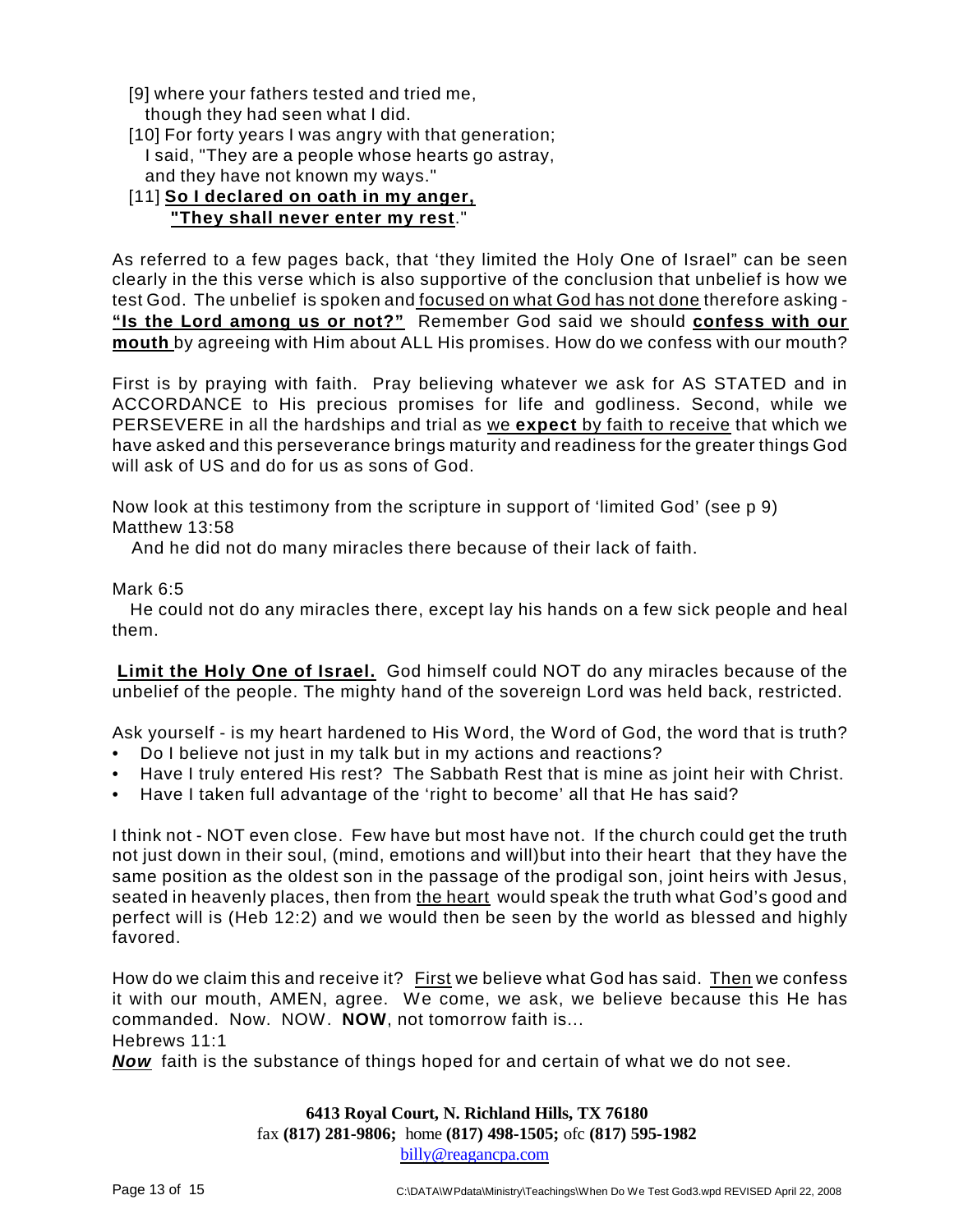#### Eccles. 12:13-14

Let us hear the conclusion of the whole matter: Fear God, and keep his commandments: for this is the whole duty of man. [14] For God shall bring every work into judgment, with every secret thing, whether it be good, or whether it be evil.

#### Fear God and OBEY Him.

He said GO take possession of the land I am giving you. ACTION on our part to take the rightful possession of the Kingdom of God where we find all God's promises which are ours when we believe and SAY SO with our AMEN.

This is NOT done through our soulish self (carnal flesh) or evil desires or by reasoning of the mind (soul) but by faith in God, believing in our heart, confessing with our mouth (Rom 10:9-10). Then it is God who work in us (Phil 2:13) by the personal God with us, Holy Spirit. As it is written

#### Romans 8:14

because those who are led by the Spirit of God are sons of God.

#### Philip. 2:13

for it is God who works in you to will and to act according to his good purpose.

#### 2 Peter 1:3

His **divine power has given us everything we need for** life and **godliness** through our knowledge of him who called us by his own glory and goodness. Conclusion - When do we test God?

WE test God when we are contemptuous toward the Word of God and not believing His word in our confession or lack of confession of agreement. When we sit and presume God will do what He promised without our acting on them passively think that He will take care of our needs. God is a faith God. He is a God of action by His word. So we must copy our Father, our God showing Him we know and believe His word by coming, asking, expecting according to His word. By faith, first believing, go (action), take (action) possess (action) the kingdom of God. The violent take (action) it by force. The power of prayer in faith.

#### Matthew 11:12

And from the days of John the Baptist until now the kingdom of heaven suffereth violence, and the violent take it by force.

This violent force would include remembering the great and mighty things that God has done as well as what He said He would do now and in the future. And focusing on the praise and worship of God at all times without murmuring and complaining as we confess and wait for the promise to manifest as we Seek God Call upon God

Come and pray to God and He will listen.

- Boldly Go and Take Possession of every promise as you confess with your spoken word 'YES' and 'Amen' and expect it by faith through calm times or turmoil and hardships persevere.